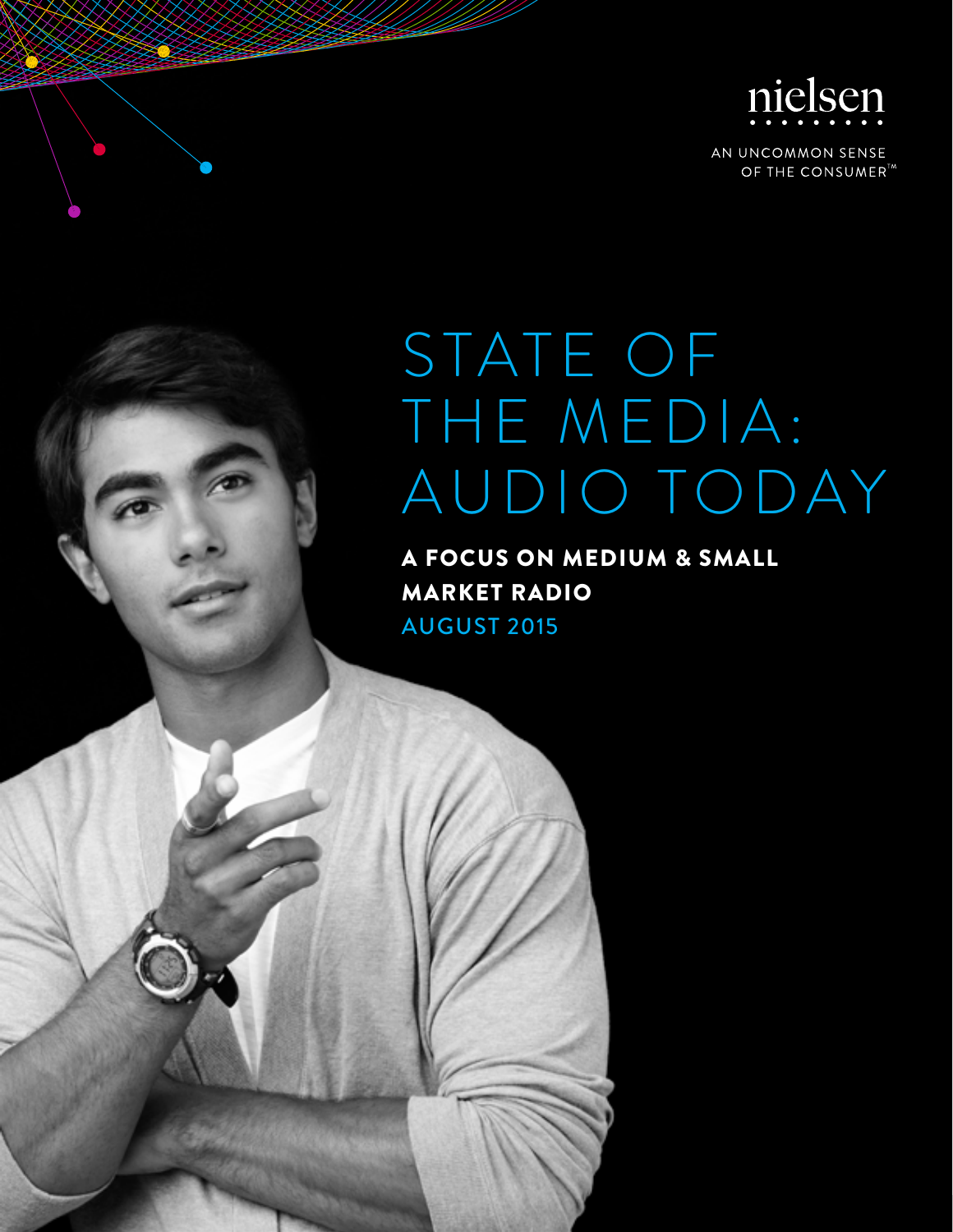# RADIO HAS A LARGE IMPACT IN MEDIUM & SMALL MARKETS REACHING QUALIFIED CONSUMERS,

### EVERYWHERE

Radio's national scale reaches listeners in every corner of America, across more than 250 local markets large, medium and small. While the bigger cities grab most of the headlines, a big and qualified audience uses radio every day in medium and small markets. This special edition of the Audio Today report series focuses on the radio audience in 215 Nielsen Diary markets. There, more than 86% of consumers (age 12 or older) tune in during the week spending more than 15 hours of their media time with radio, the original mass medium.



In the pages that follow, you'll find an in-depth profile of the medium and small market radio audience by age, gender and ethnicity. Did you know that Millennials make up the largest generation of radio users in medium and small markets? Or that 75% of radio listeners in those markets are in the work force and can be found outside the home when they are ready to buy? The power of radio in medium and small markets may surprise you.

## MEDIUM & SMALL MARKET RADIO REACHES 36 MILLION QUALIFIED CONSUMERS WEEKLY

That's the power of radio - in every market: always on, always local...and always reaching valuable consumers.

Source: Nielsen National Regional Database, Fall 2014, M-SU MID-MID.

All non-PPM markets (215). Listeners 12+. Weekly Cume Persons (65,462,400), Weekly Cume Rating (86.6%), Weekly Time Spent Listening (15:30). Working data based on Adults 18-64.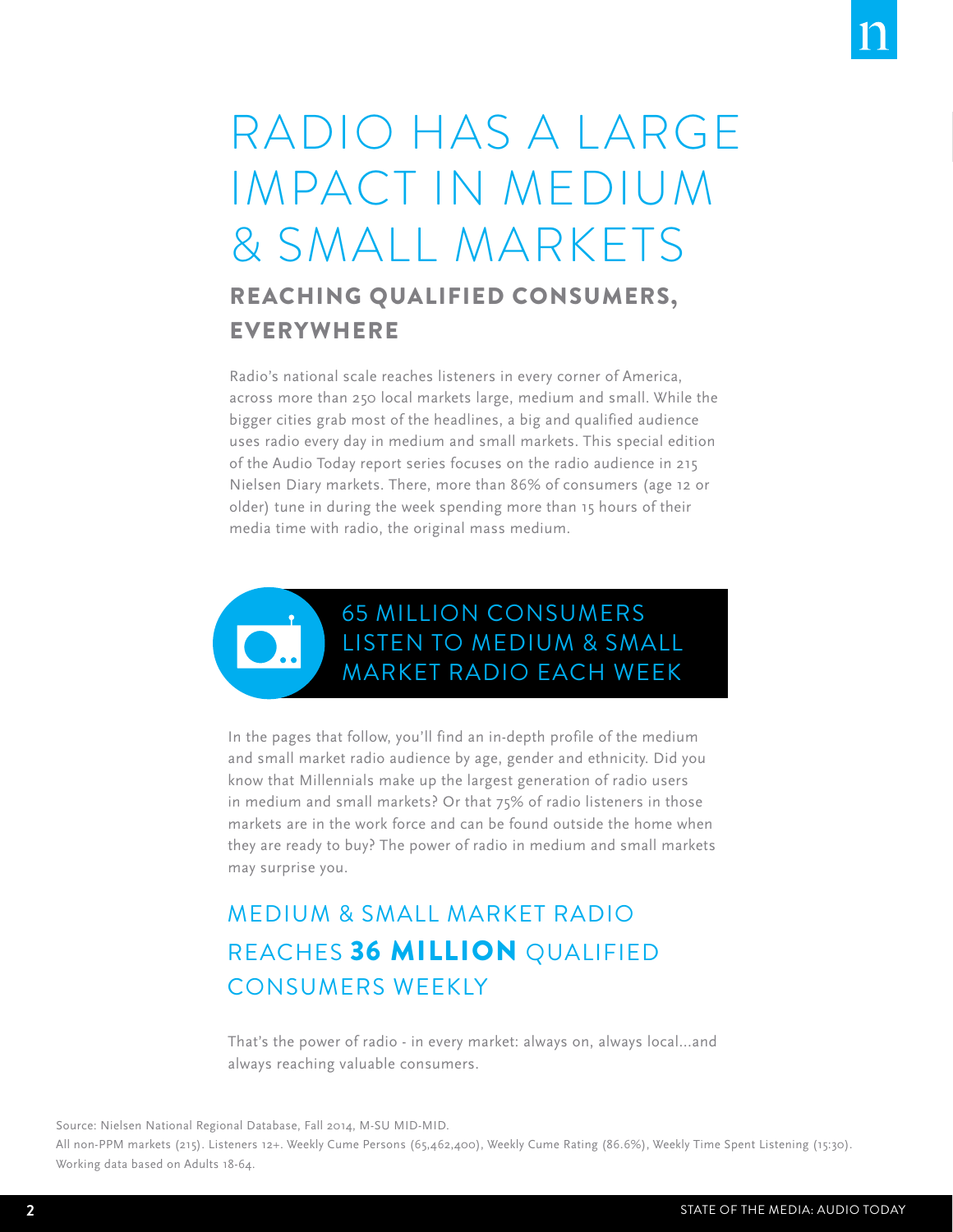#### **MEDIUM & SMALL MARKET RADIO REACHES NEARLY 90% OF KEY BUYING DEMOS**



#### WEEKLY CUME RATING IN MEDIUM & SMALL MARKETS LISTENERS 12+ (M-SU 6AM-MID)

#### **HOW TO READ:**

These figures represent "Weekly Cume Ratings." For example, more than 90% of Women 35-44 in these markets tuned to radio at least once during an average week (between the hours of 6AM and Midnight, Monday-Sunday). The dotted line represents the average of all consumers in medium and small markets (12+) who listen to radio at least once during the week (86.4%).

Source: Nielsen National Regional Database, Fall 2014, M-SU 6AM-MID. All non-PPM markets (215).

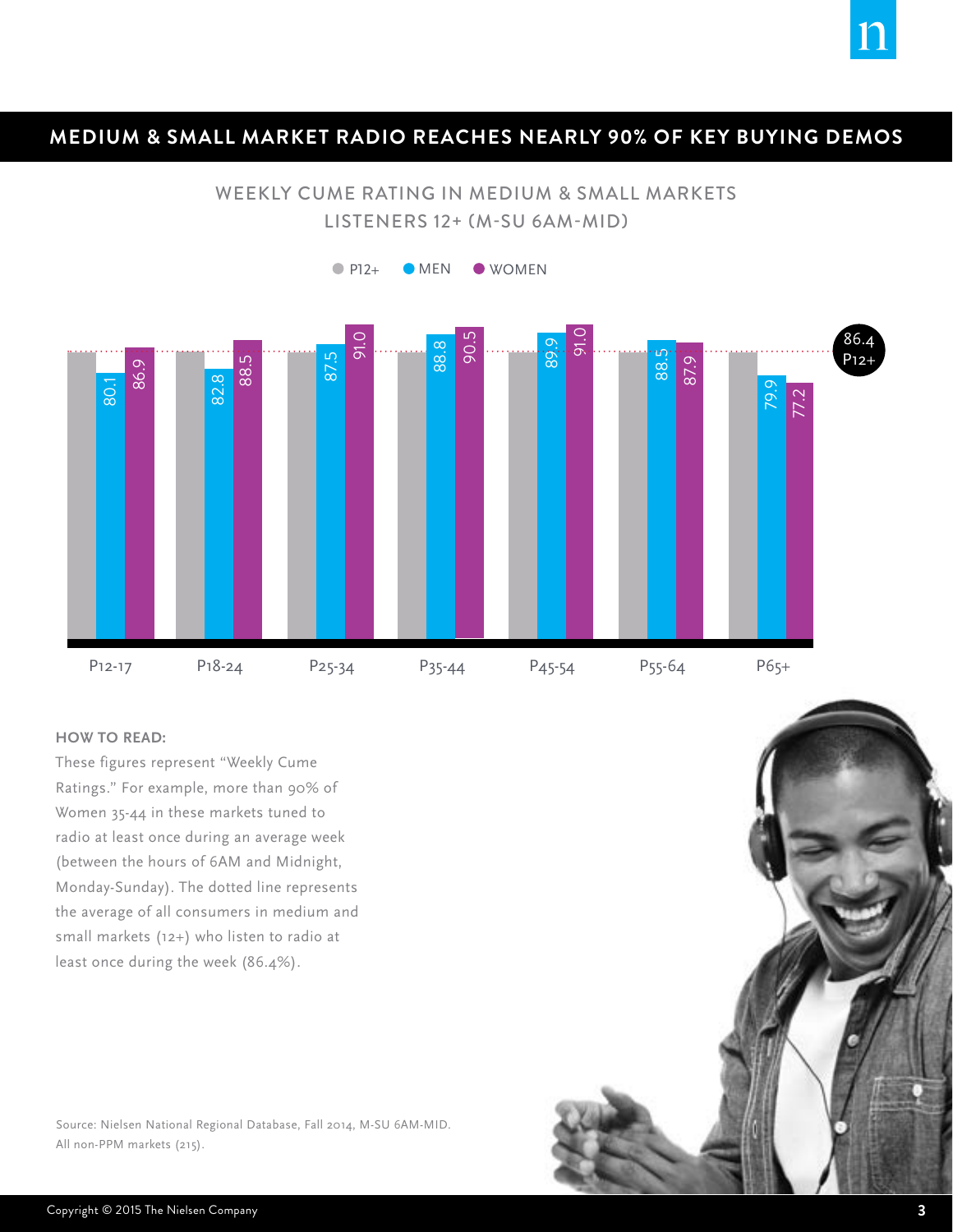# WHO LISTENS IN MEDIUM & SMALL MARKETS?

Medium and small market radio listeners are evenly split when it comes to gender. From an age perspective, more than 60% are between the ages of 18 and 54, where most advertising is targeted.





T12-17 P18-24 P25-34 P35-44 P45-54 P55-64 P65+

Qualified consumers make up the majority of the medium and small market radio audience; working listeners account for three-quarters of all radio users, tuning in away from home and close to the point of purchase.

5%

#### **MEDIUM & SMALL MARKET Radio Listeners**



Source: Nielsen National Regional Database, Fall 2014, M-SU 6AM-MID. All non-PPM markets (215).

Working data based on Adults 18-64, education data based on Adults 18+.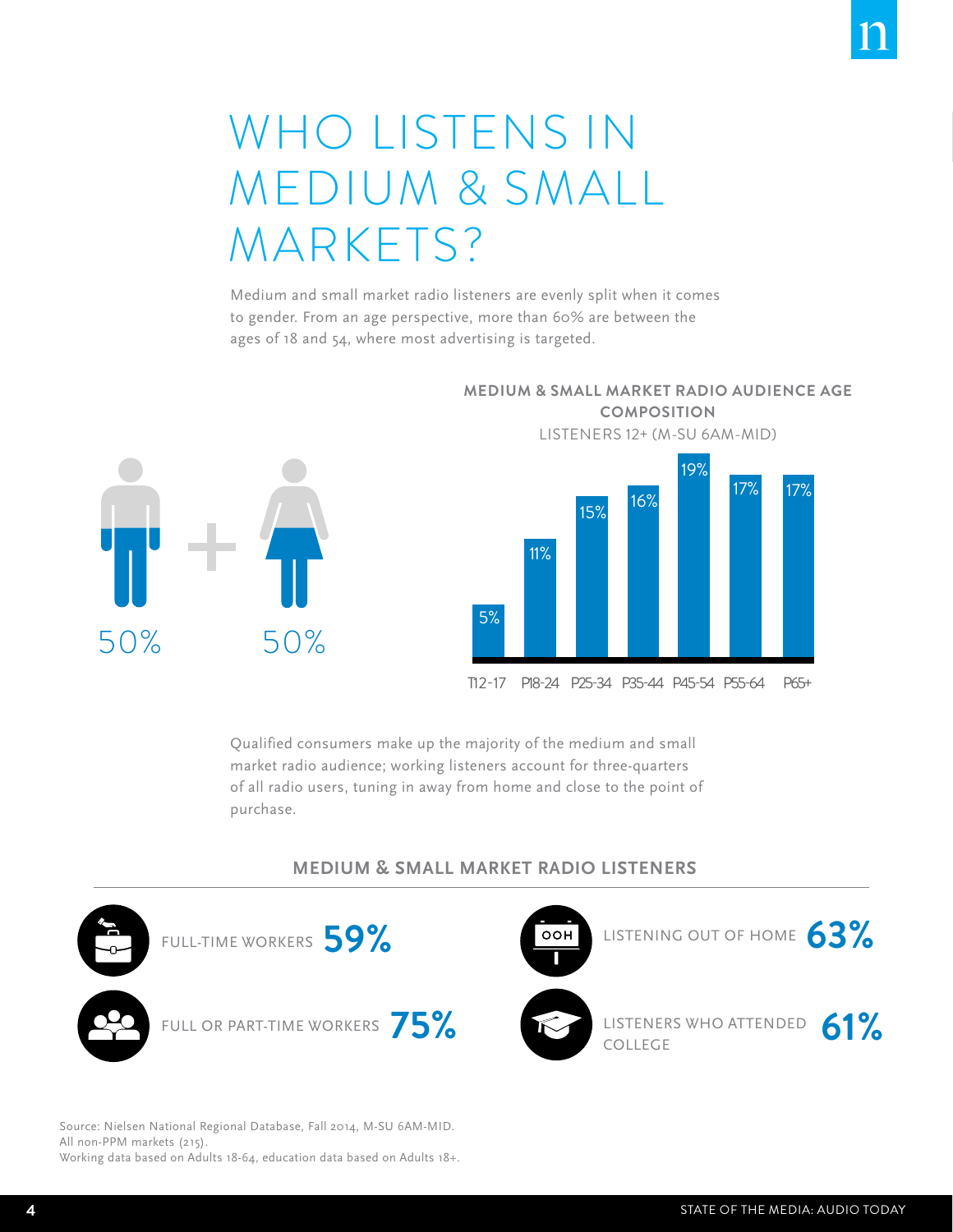#### **Millennials (P12-34)**

#### 24 MILLION OF AMERICA'S MOST CONNECTED CONSUMERS USE RADIO IN MEDIUM & SMALL MARKETS EACH WEEK





Source: Nielsen National Regional Database, Fall 2014, M-SU 6AM-MID. All non-PPM markets (215).

Note: Location data will not sum to 100% because 'Other' is not shown.



21%

**FULL-TIME PART-TIME** 

RETIRED, STUDENT, ETC.)

NOT EMPLOYED FULL OR PART-TIME (INCL.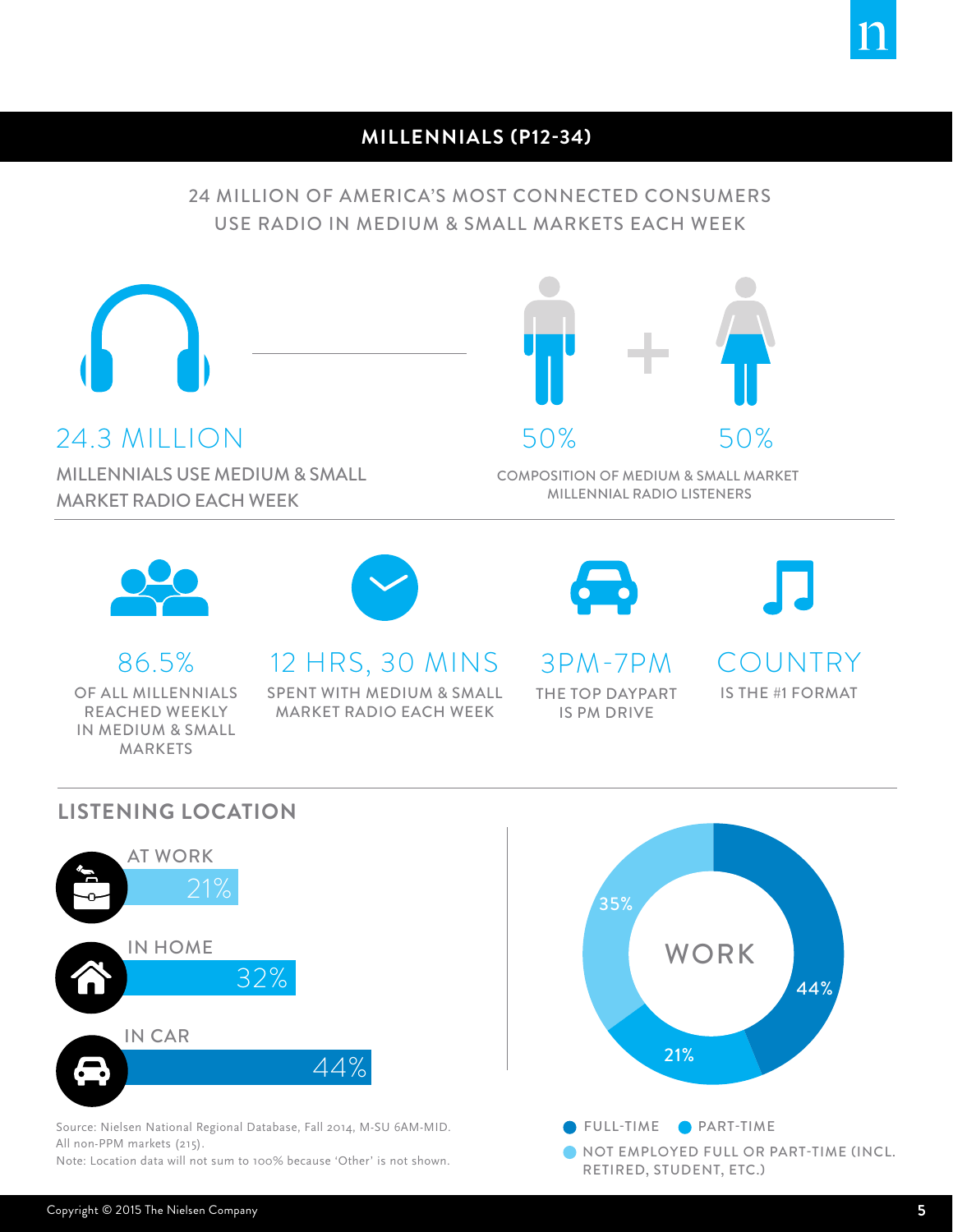#### **Generation x (P35-49)**

#### MEDIUM & SMALL MARKET RADIO'S WORKFORCE 68% OF GEN X LISTENERS WORK FULL-TIME



#### **LISTENING LOCATION**



Source: Nielsen National Regional Database, Fall 2014, M-SU 6AM-MID. All non-PPM markets (215).

Note: Location data will not sum to 100% because 'Other' is not shown.

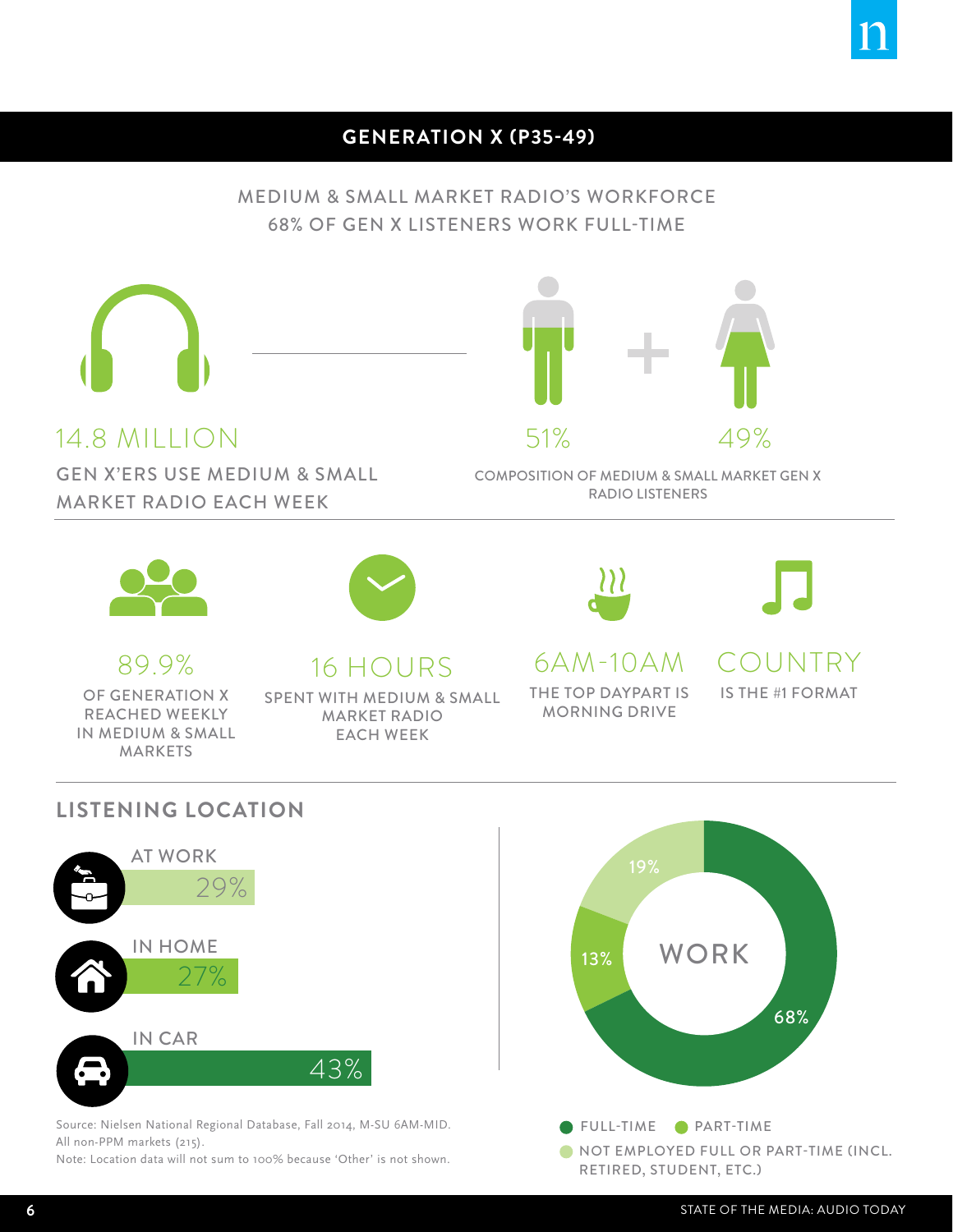

#### **Boomers (P50-74)**

#### MEDIUM & SMALL MARKET RADIO'S MOST ENGAGED GENERATION OVER 16 1/2 HOURS OF TUNING EACH WEEK





Source: Nielsen National Regional Database, Fall 2014, M-SU 6AM-MID. All non-PPM markets (215).

Note: Location data will not sum to 100% because 'Other' is not shown.



**FULL-TIME PART-TIME** 

14%

RETIRED, STUDENT, ETC.)

NOT EMPLOYED FULL OR PART-TIME (INCL.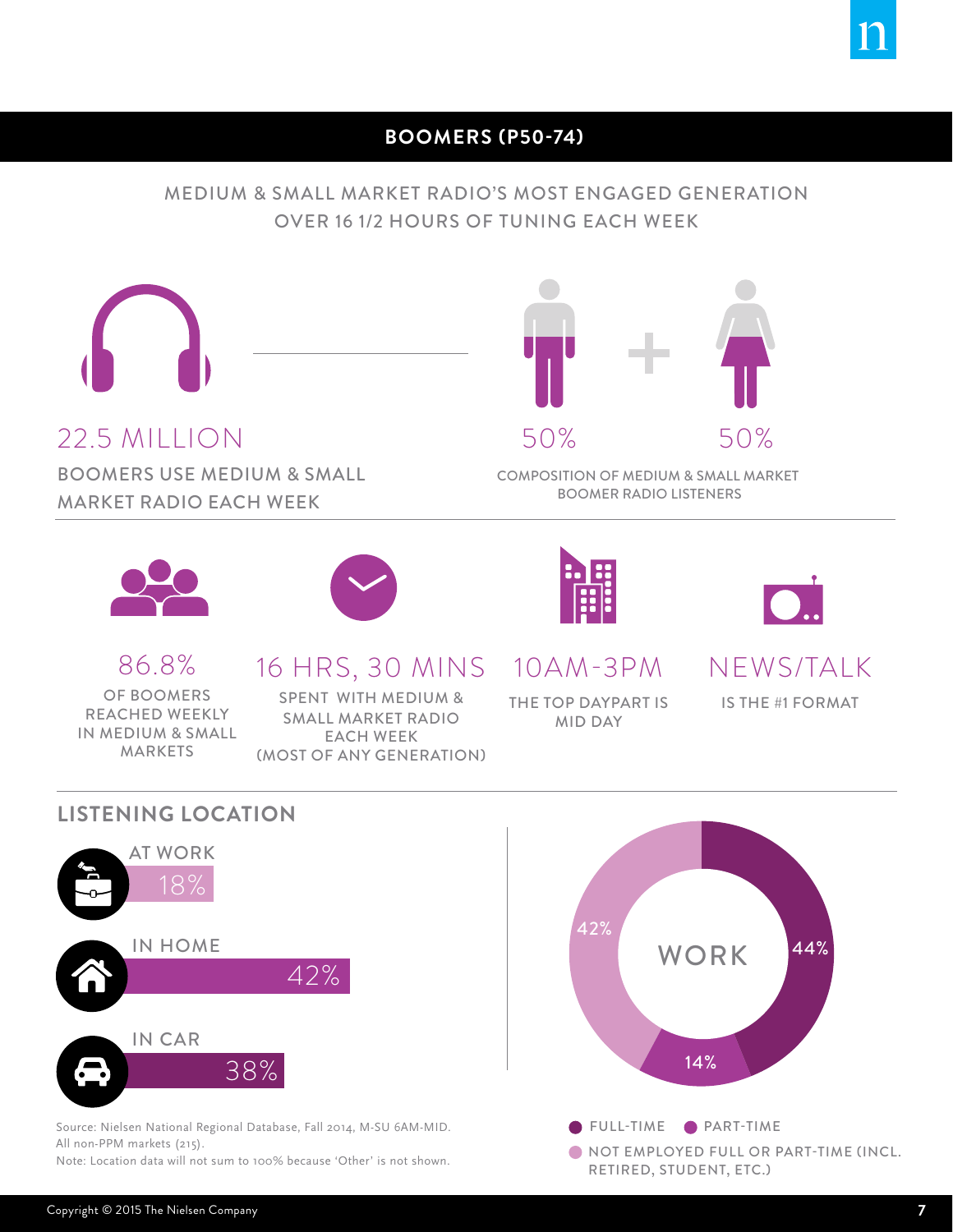

#### **Hispanics (p12+)**

#### NEARLY 90% OF HISPANICS IN MEDIUM & SMALL MARKETS USE RADIO

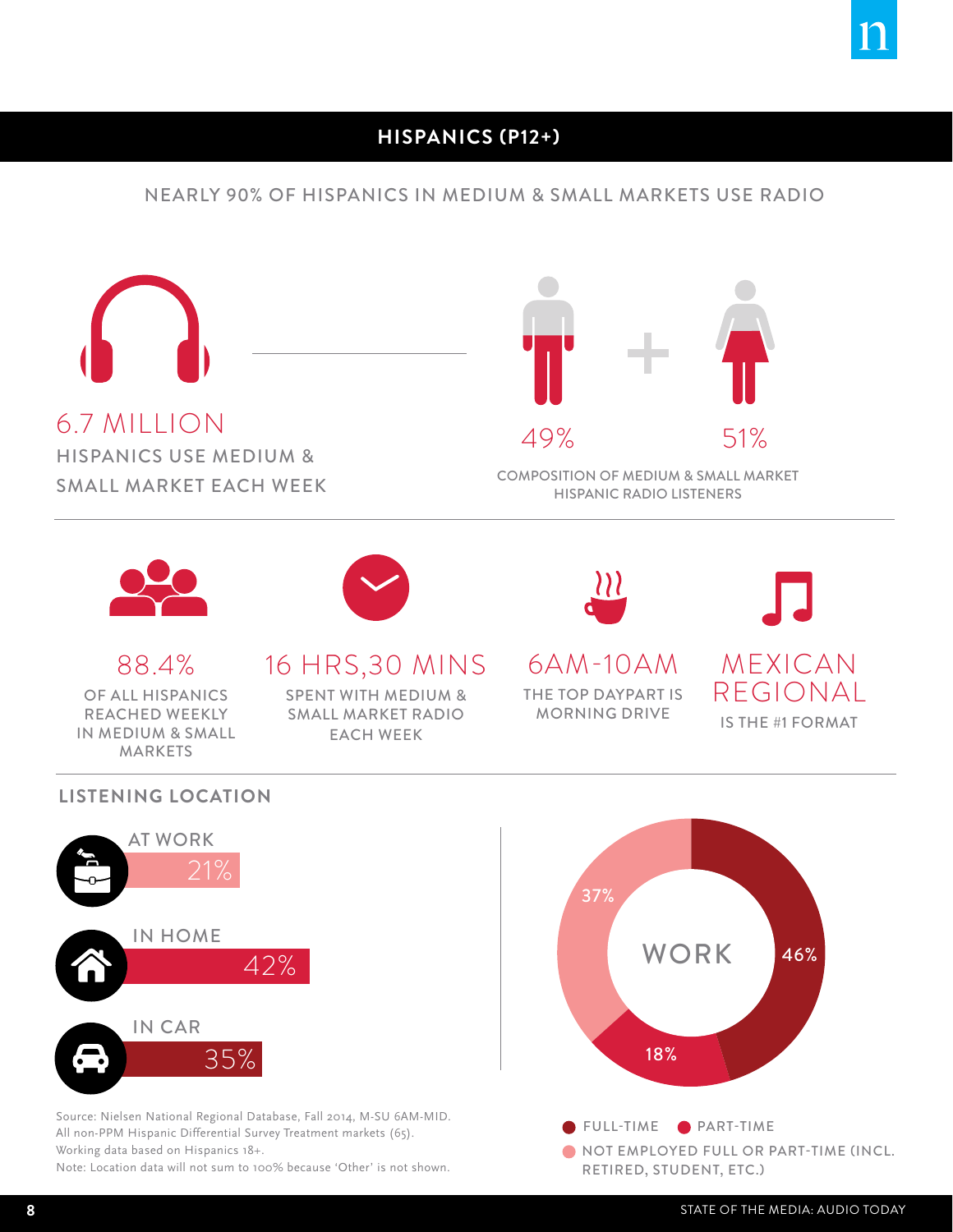

#### **BLACKS (P12+)**

#### 6 MILLION BLACK AMERICANS TUNE TO RADIO IN MEDIUM & SMALL MARKETS

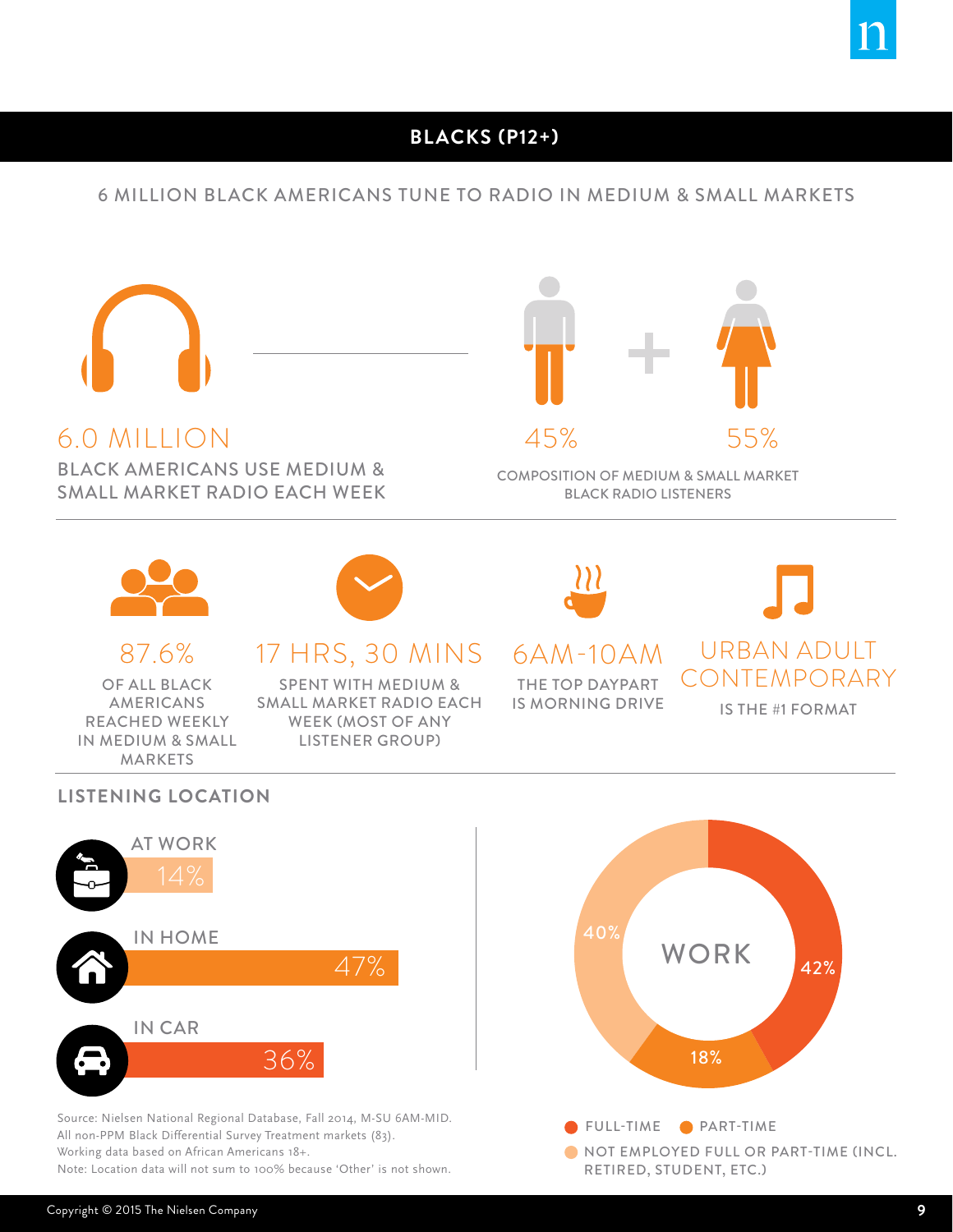### **MEDIUM & SMALL MARKET RADIO PEAKS WHEN MOST CONSUMERS SHOP AND BUY**

Top-Rated Hours

Listeners 12+ Mon-Fri, Sat-Sun, Total Day AQH Rating



#### **TOP-RATED DAYPARTS**

All Dayparts Mon-Fri except where noted (AQH Rating)

| <b>DAYPART</b>      | $P12+$ | P18-34 | $P18-49$ | P25-54 |
|---------------------|--------|--------|----------|--------|
| AM DRIVE (6AM-10AM) | 14.6   | 12.6   | 14.9     | 16.9   |
| MID DAY (10AM-3PM)  | 14.2   | 12.3   | 14.2     | 15.9   |
| PM DRIVE (3PM-7PM)  | 12.8   | 12.4   | 13.6     | 14.6   |
| EVENINGS (7PM-MID)  | 4.4    | 5.0    | 4.7      | 4.4    |
| WEEKENDS (6AM-MID)  | 7.4    | 6.8    | 7.1      | 7.5    |

#### **HOW TO READ:**

These figures represent "Average Quarter-Hour" Ratings for all major dayparts. For all listeners 12+, 6AM-10AM is the highest rated daypart during the week. During that time, in an average 15-minute period, 14.6% of all Americans in medium and small markets (12+) are tuning to radio.

**the highest rated** DAYPART... …while 7am is the

**Overall, MORNING DRIVE (6AM-10AM) is**

highest rated hour during the weekday for radio listening

Source: Nielsen National Regional Database, Fall 2014, M-SU 6AM-MID. All non-PPM markets (215).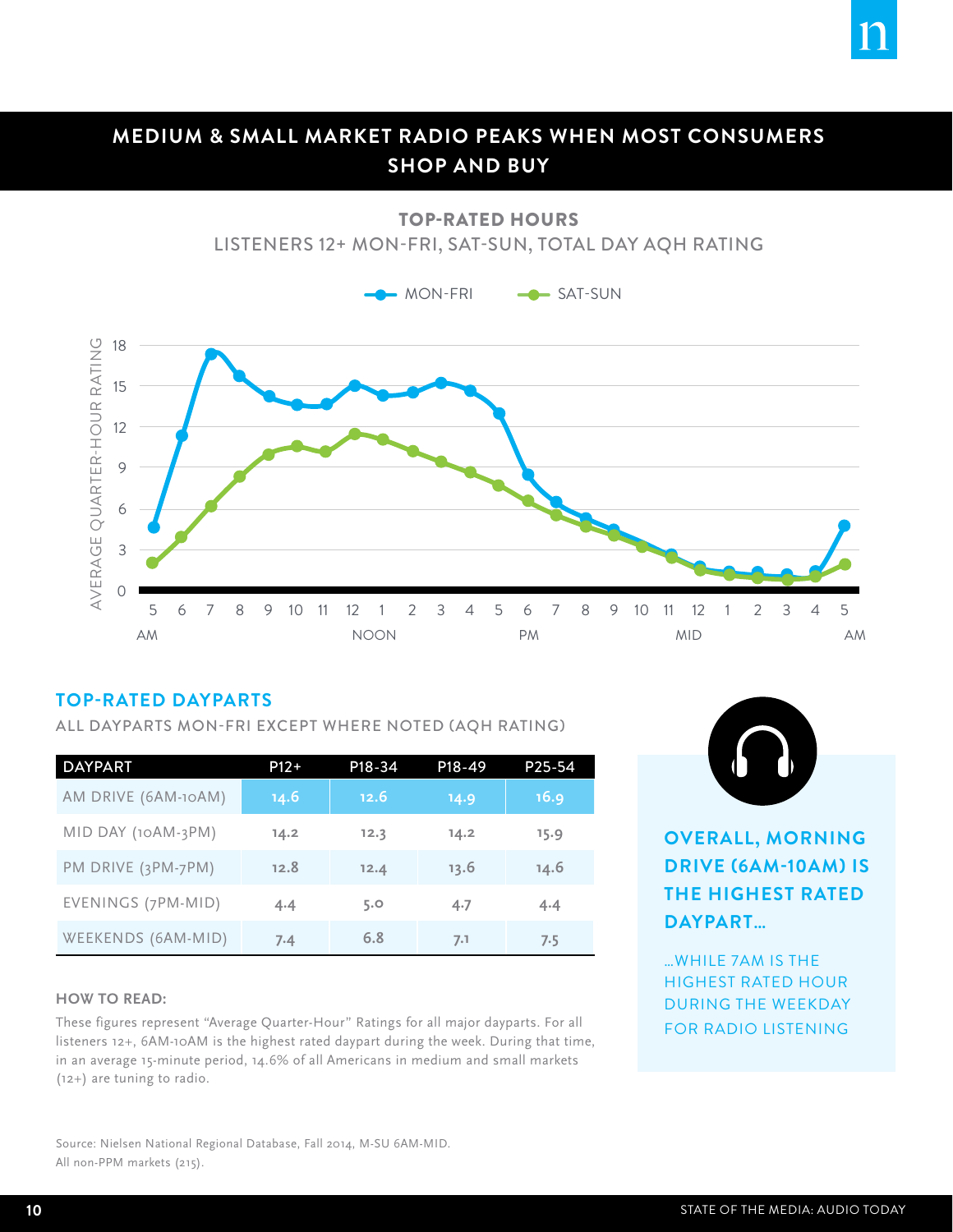### MEDIUM & SMALL MARKET RADIO REACHES QUALIFIED CONSUMERS CLOSE TO THE POINT OF PURCHASE

A MAJORITY OF RADIO USAGE IN MEDIUM AND SMALL MARKETS COMES FROM THE EMPLOYED AUDIENCE, AWAY FROM HOME

#### LISTENING LOCATION BY DAYPART

LISTENERS 12+ AQH COMPOSITION



### WORKING STATUS BY DAYPART LISTENERS 18-64 AQH COMPOSITION



Source: Nielsen National Regional Database, Fall 2014, M-SU 6AM-MID. All non-PPM markets (215), including Black & Hispanic DST markets. Note: Location data will not sum to 100% because 'Other' is not shown.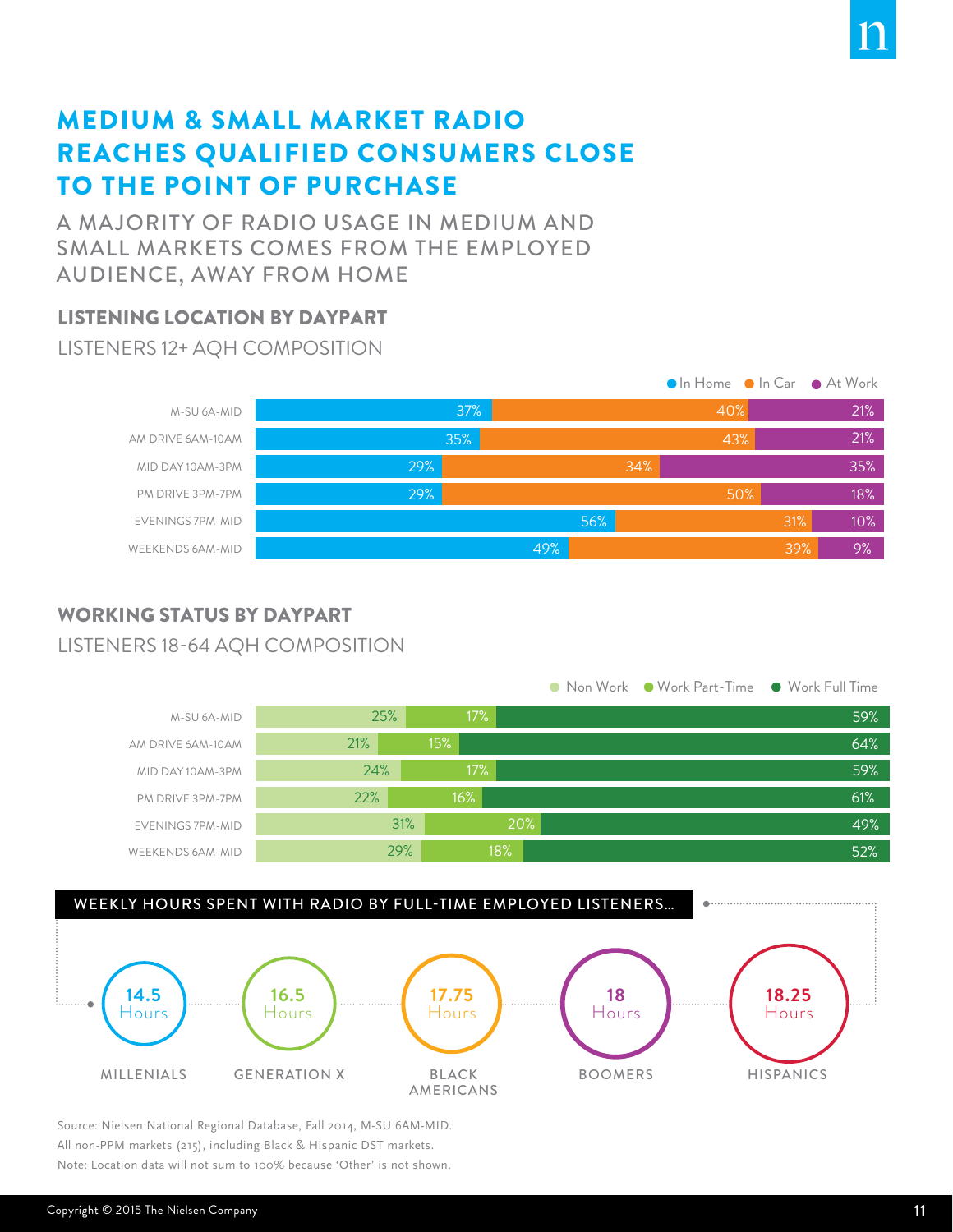## MEDIUM & SMALL MARKET RADIO'S top formats in 2014

#### Ranked by share of total listening (%)

**2.1**

COUNTRY\*

**15.9**

Source: Nielsen National Regional Database, Fall 2014, M-SU 6AM-MID. All non-PPM markets (215). NEWS/TALK\* POP CONTEMPORARY HIT RADIO (CHR) ADULT CONTEMPORARY (AC)\* CLASSIC ROCK CLASSIC HITS **CONTEMPORARY CHRISTIAN** HOT ADULT CONTEMPORARY (AC) URBAN ADULT CONTEMPORARY (AC) RHYTHMIC CONTEMPORARY HIT RADIO (CHR) URBAN CONTEMPORARY ALL SPORTS ACTIVE ROCK MEXICAN REGIONAL CLASSICAL CLASSIC COUNTRY OLDIES **1.7 1.6 1.4 1.3 1.2 11.1 8.6 7.2 5.4 5.4 4.2 3.9 3.9 3.7 3.7 2.9 2.6 2.1**

\*Country = Country + New Country \*News/Talk = News/Talk/Information + Talk/Personality \*Adult Contemporary = Adult Contemporary + Soft Adult Contemporary



ALBUM ORIENTED ROCK (AOR)

 $\Omega$   $\Omega$   $\Omega$ 

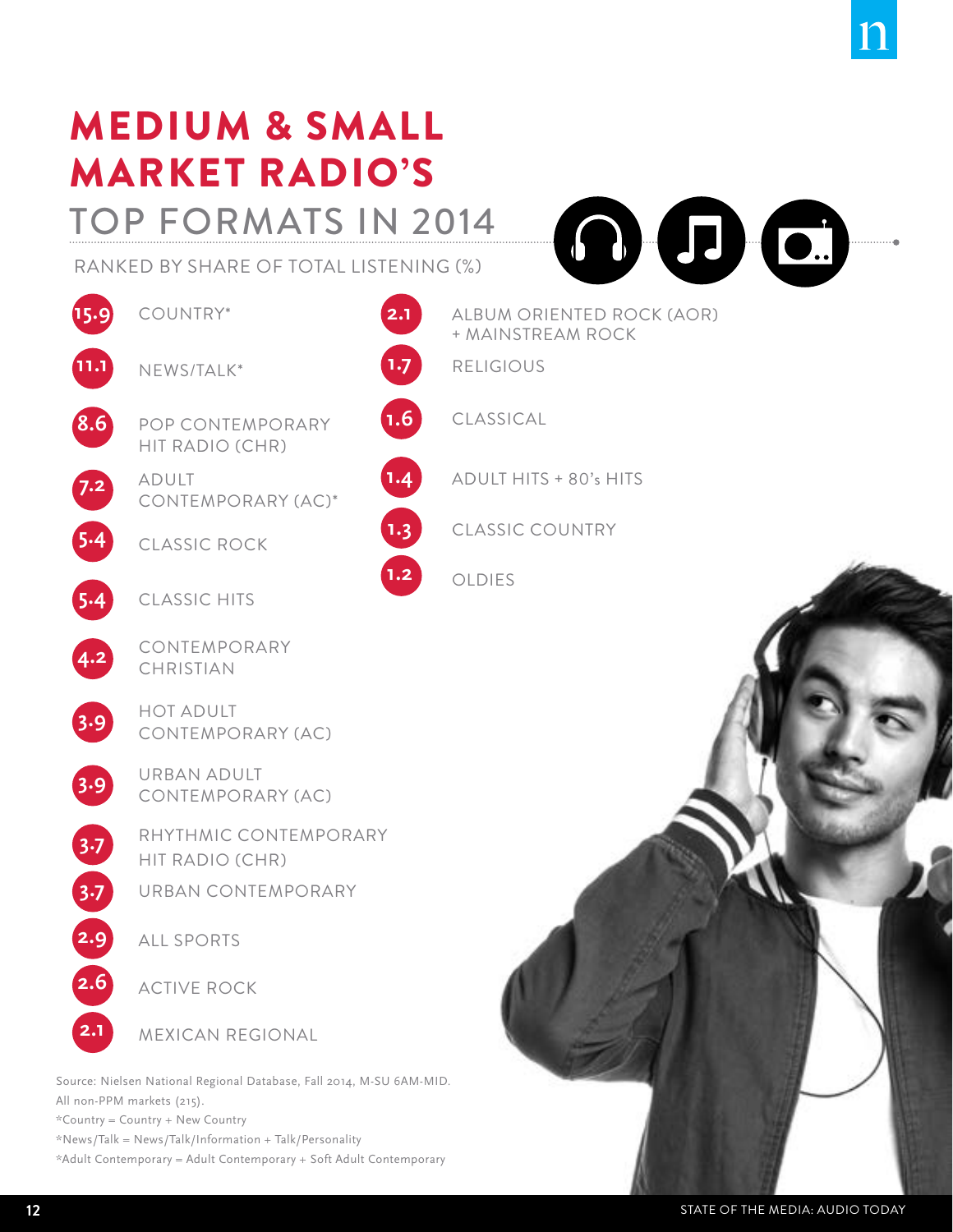# Sourcing & **METHODOLOGIES**

#### **GLOSSARY**

WEEKLY CUME PERSONS: The total weekly number of different persons who tune to radio for at least five minutes during the given daypart.

WEEKLY CUME RATING: The Cume Persons audience expressed as a percentage of all persons estimated to be in the specified demographic group listening to a particular radio station or format.

TSL: Time Spent Listening. The amount of time (expressed in hours and minutes) the average listener spends with a particular station or format during the selected daypart. It can be defined on both a Daily and Weekly basis depending on the market.

AQH PERSONS: Average Quarter-Hour persons. The basic element of measurement for the ratings, based on the average number of listeners who tuned in for at least five minutes during a given 15-minute period. Also referred to as Persons Using Radio (PUR) in Nielsen Diary markets or Persons Using Measured Media (PUMM) for Nielsen PPM markets.

AQH RATING: The Average Quarter-Hour audience expressed as a percentage of the total population for the specified demographic group.

AQH SHARE: The Average Quarter-Hour audience expressed as a percentage of the total radiolistening population for the specified demographic group.

AQH COMPOSITION: The composition of the audience based on the Average Quarter-Hour persons estimate.

DIFFERENTIAL SURVEY TREATMENT (DST): A special procedure used to help maximize participation in the survey or panel by persons in a demographic group with a history of underrepresentation in survey research

#### SOURCING

Nielsen National Regional Database, Fall 2014, M-SU 6AM-MID. All non-PPM markets (215).

#### METHODOLOGIES

Format definitions are supplied to Nielsen by U.S. government-licensed radio stations, their internet streams and HD Radio services, regardless of their status as Nielsen clients.

Only stations licensed in the United States are included in Audio Today.

Nielsen's Diary service surveys respondents in 215 radio metros in the United States as of the Fall 2014 survey. Those markets were used to compile the data for this report.

Data used in this report is inclusive of multicultural audiences. Hispanic consumer audiences are comprised of both English and Spanish speaking representative populations.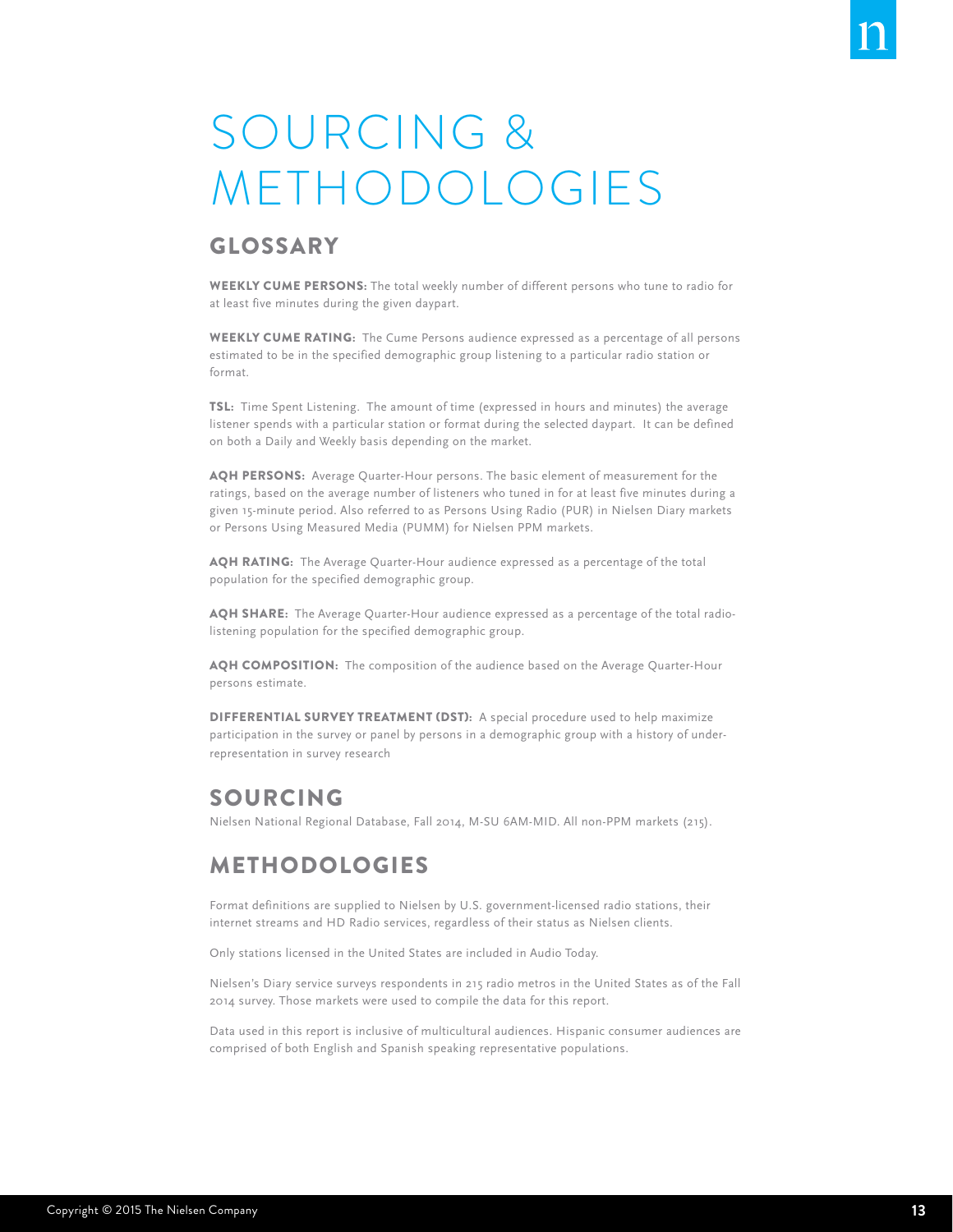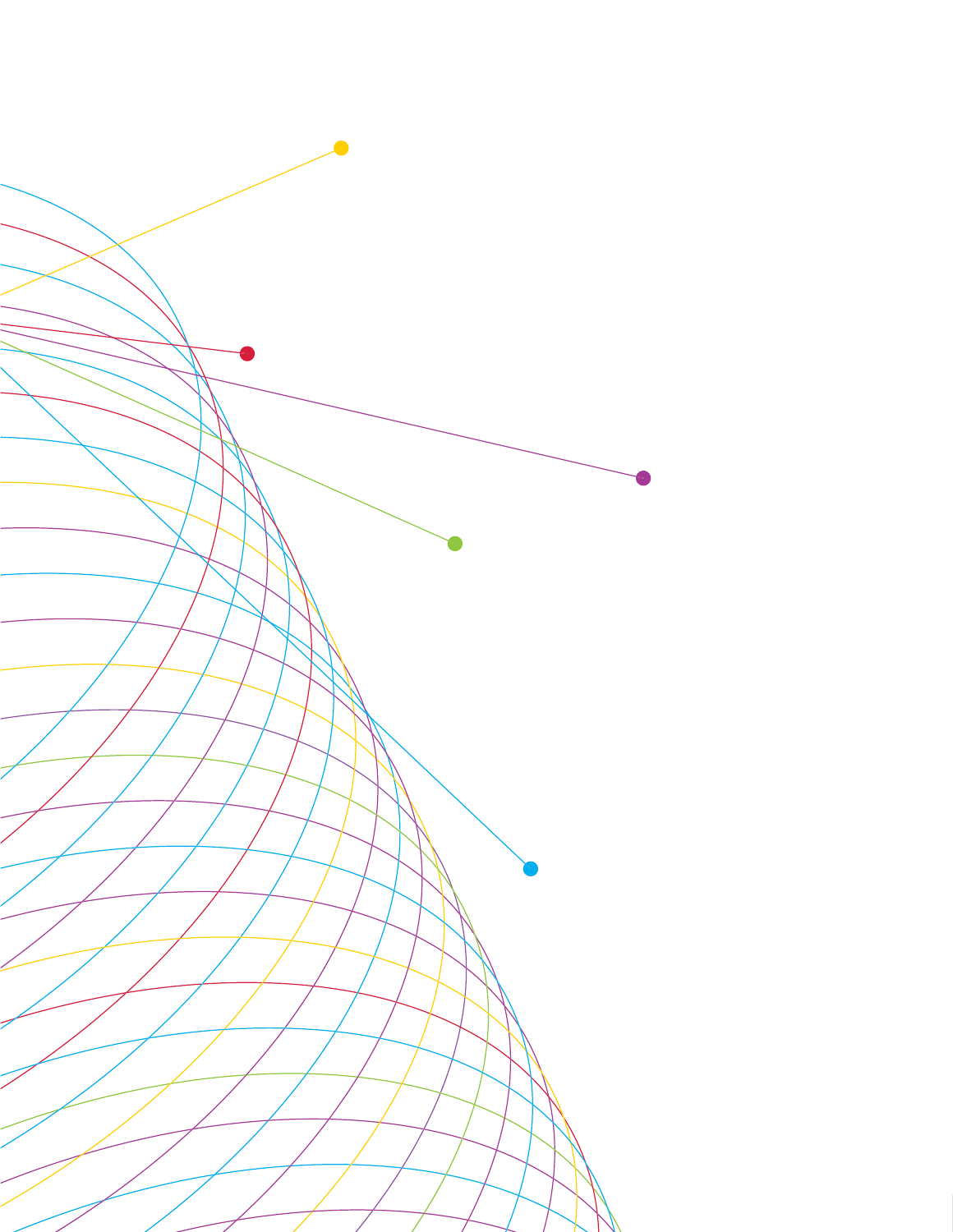#### About Nielsen

Nielsen N.V. (NYSE: NLSN) is a global performance management company that provides a comprehensive understanding of what consumers Watch and Buy. Nielsen's Watch segment provides media and advertising clients with Total Audience measurement services across all devices where content — video, audio and text — is consumed. The Buy segment offers consumer packaged goods manufacturers and retailers the industry's only global view of retail performance measurement. By integrating information from its Watch and Buy segments and other data sources, Nielsen provides its clients with both world-class measurement as well as analytics that help improve performance. Nielsen, an S&P 500 company, has operations in over 100 countries that cover more than 90 percent of the world's population.

For more information, visit www.nielsen.com.

Copyright © 2015 The Nielsen Company. All rights reserved. Nielsen and the Nielsen logo are trademarks or registered trademarks of CZT/ACN Trademarks, L.L.C. Other product and service names are trademarks or registered trademarks of their respective companies. 15/9131